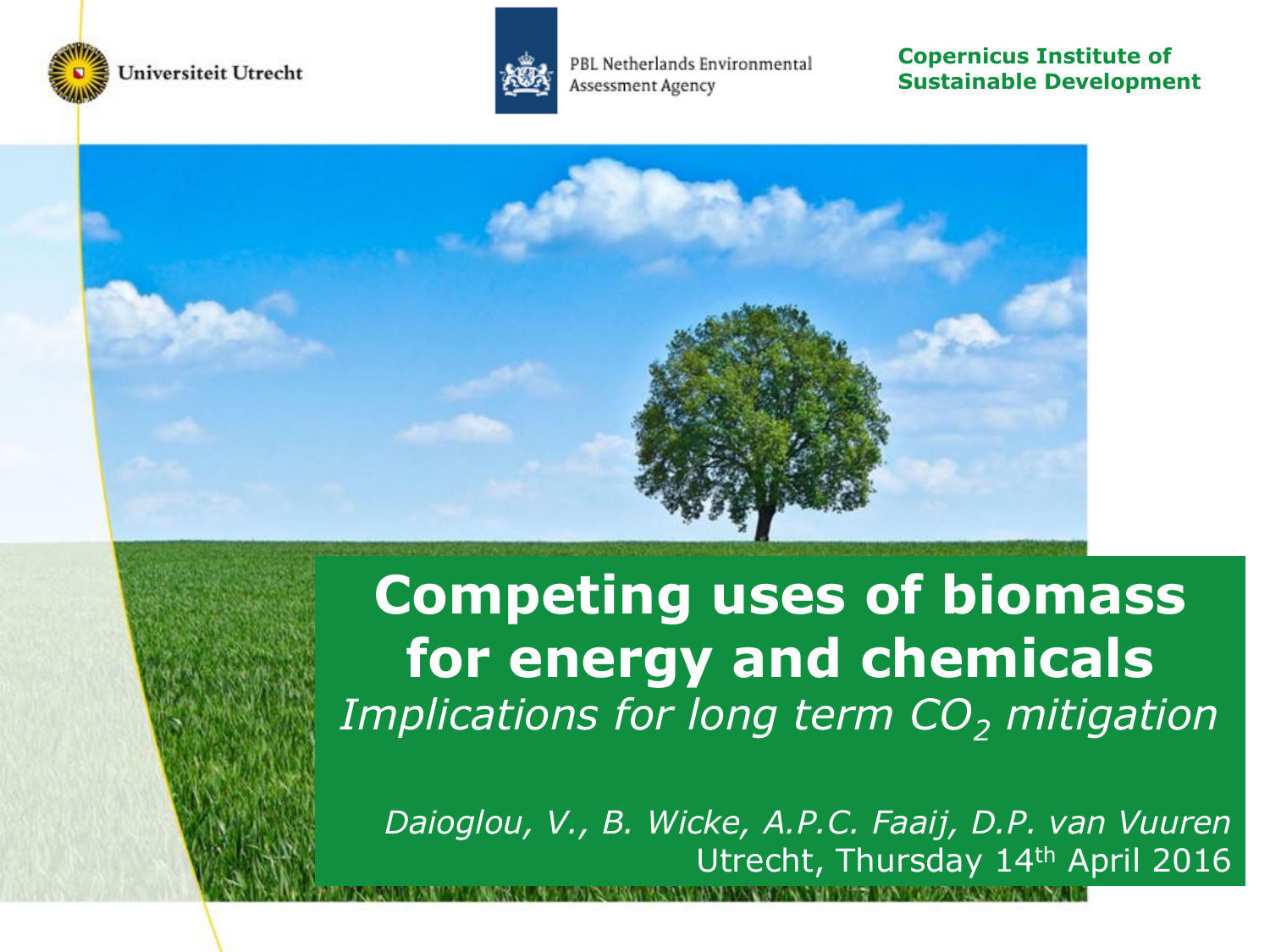

Universiteit Utrecht



PBL Netherlands Environmental Assessment Agency

## **Introduction**

### *Biomass and energy system emissions*



- Emission mitigation depends on
	- $\rightarrow$  Potential and competitivness of biomass per sector
	- $\rightarrow$  Which fossil fuel is displaced and potential leakage
	- $\rightarrow$  Possibility of advanced technologies (CCS)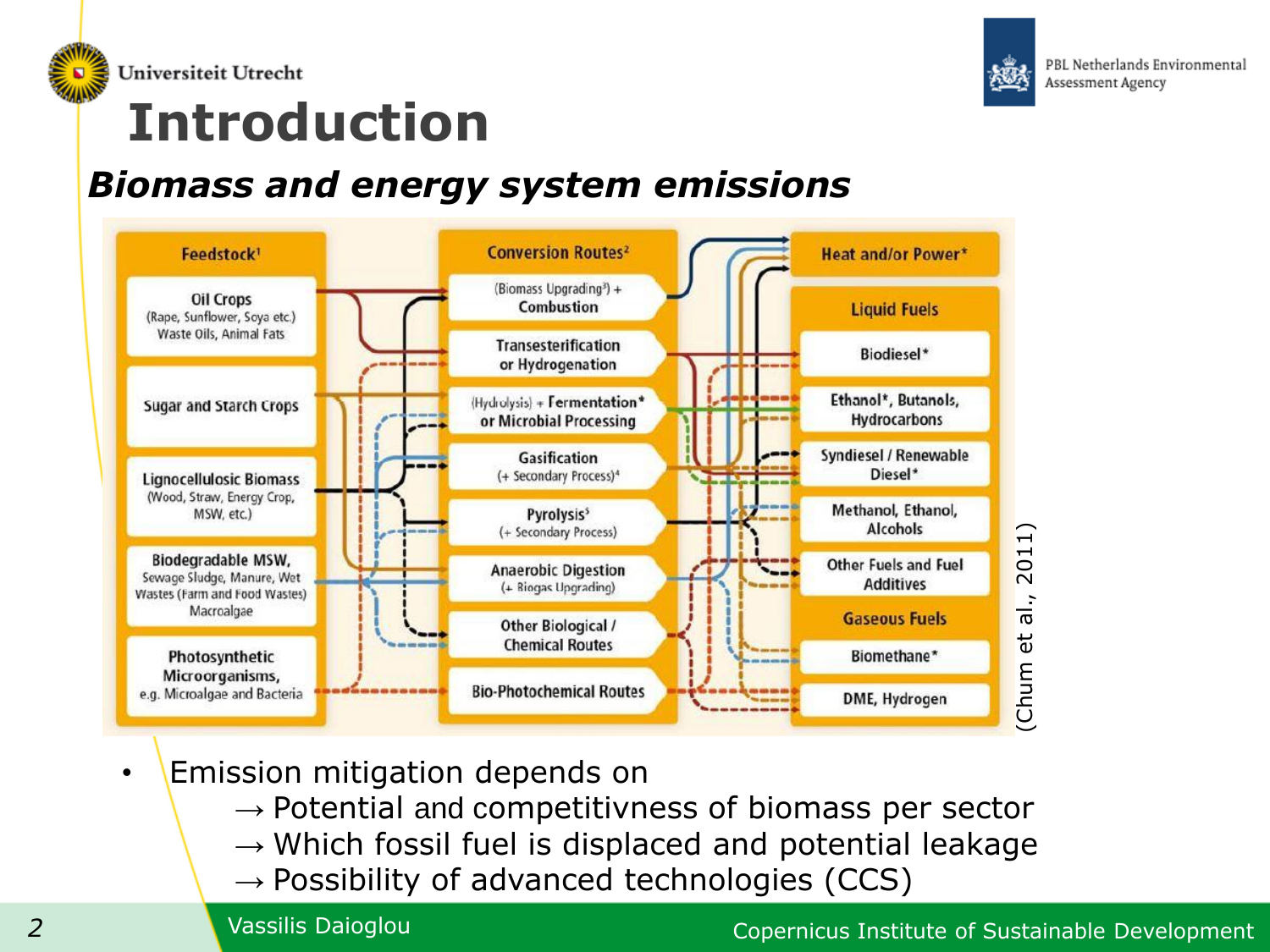



## **What do we want to know?**

What is the mitigation potential of different biomass uses, and how may competition between these uses limit its effective deployment?

How do the competing uses and the mitigation potential change with increasing carbon prices?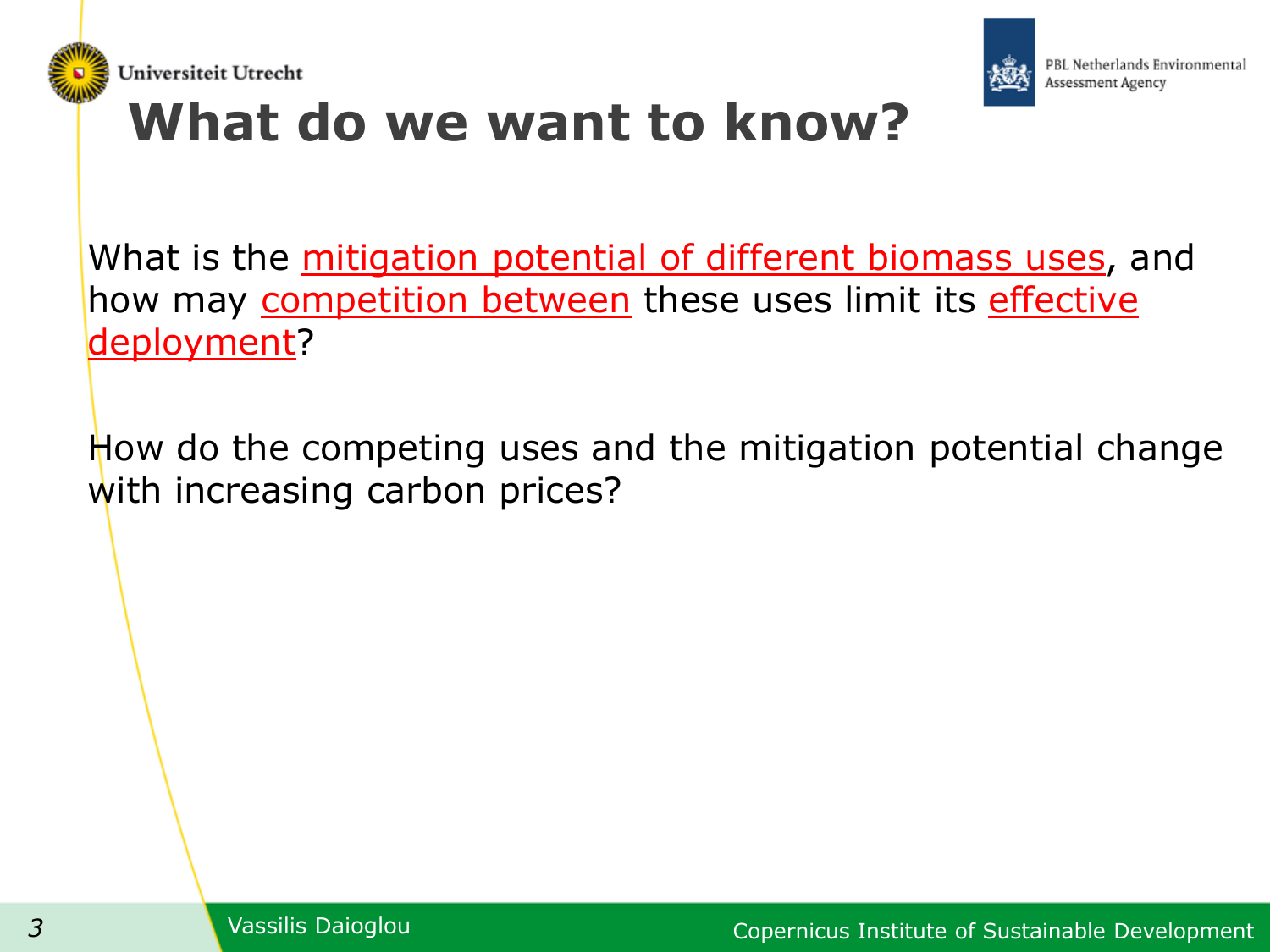



## **Method**

## *Scenario Analysis*

We project and compare the energy system under different bioenergy use scenarios:

### **Default–** *Bioenergy available to all sectors*

- **1. Bio-Industry**
- **2. Bio-Transport**
- **3. Bio-Buildings** *Bioenergy limited to specific sector*
- **4. Bio-Chemicals**
- **5. Bio-Electricity**

 **Counterfactual –** *No bioenergy available*

- Compare **cumulative CO<sup>2</sup> emissions** for all scenarios to the **counterfactual** in order to investigate effect of biomass
- Repeat with increasing carbon taxes: *0 – 700\$/tC*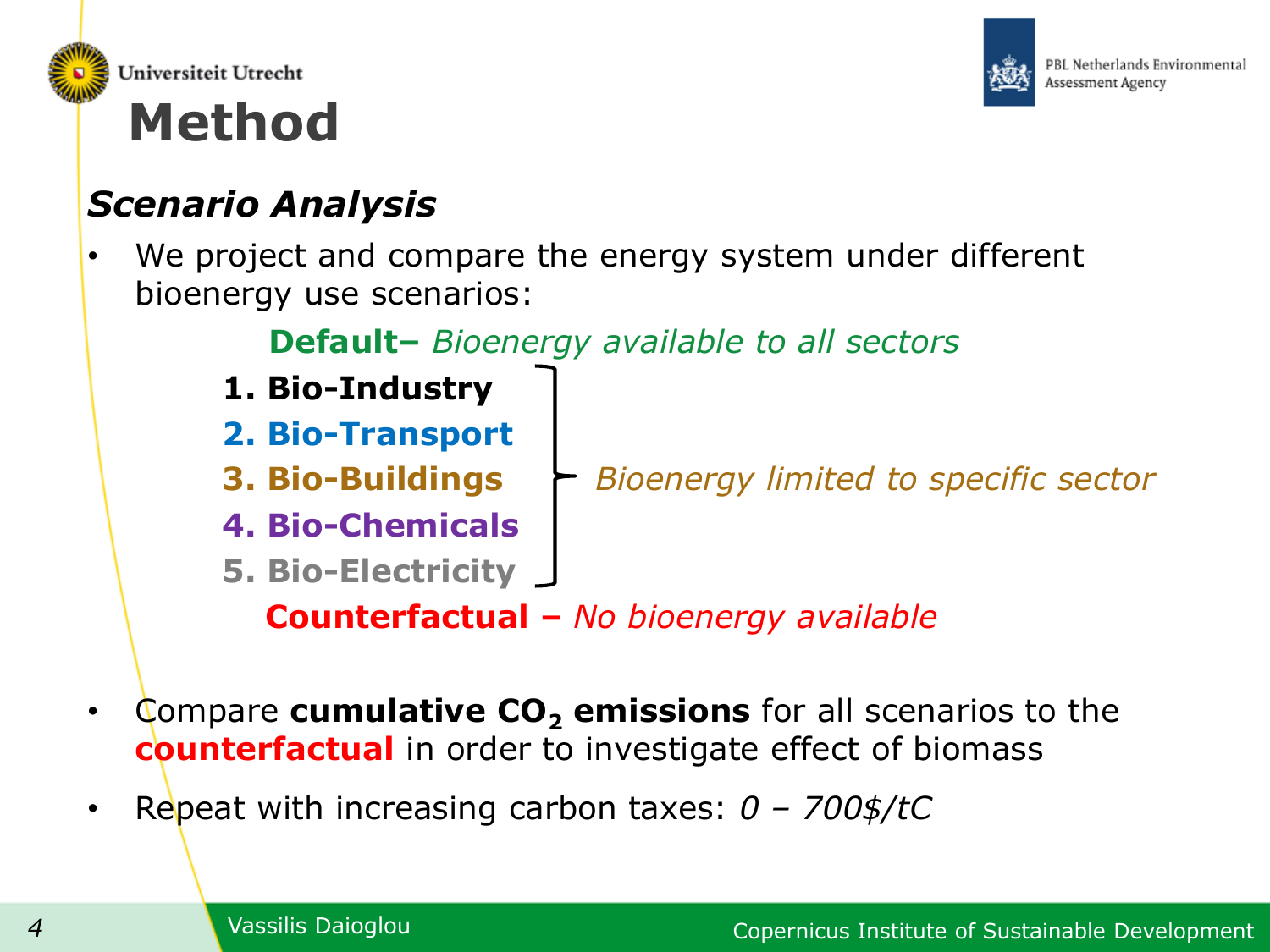



# **TIMER Energy System Model**

### *Outline*

- Long term, global simulation model
- Projects energy demand, fuel choices and associated emissions
- Demand sectors have specific energy functions and technologies



#### *5* Vassilis Daioglou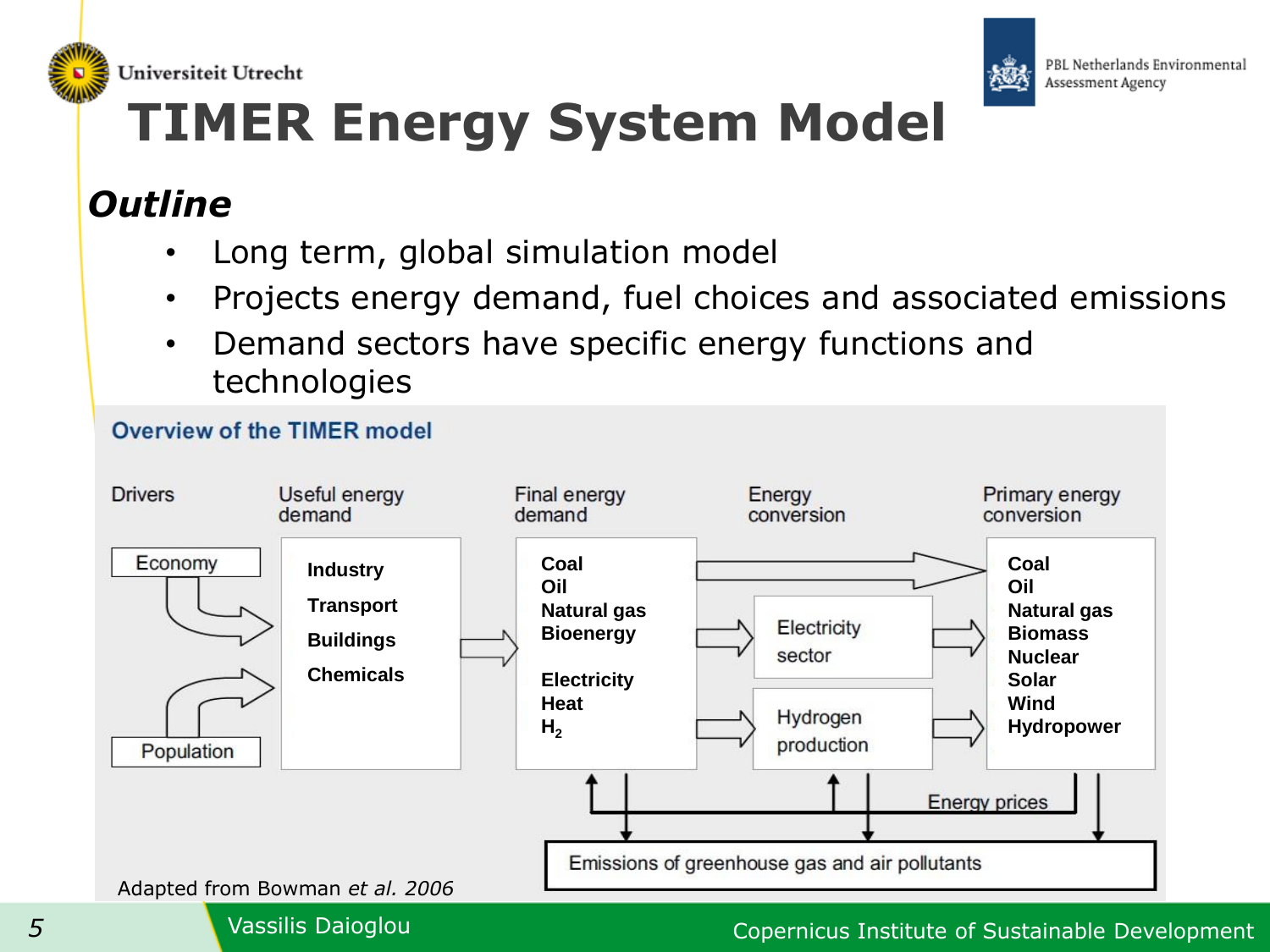



## **TIMER Energy System Model**

### *Biomass and Bioenergy*

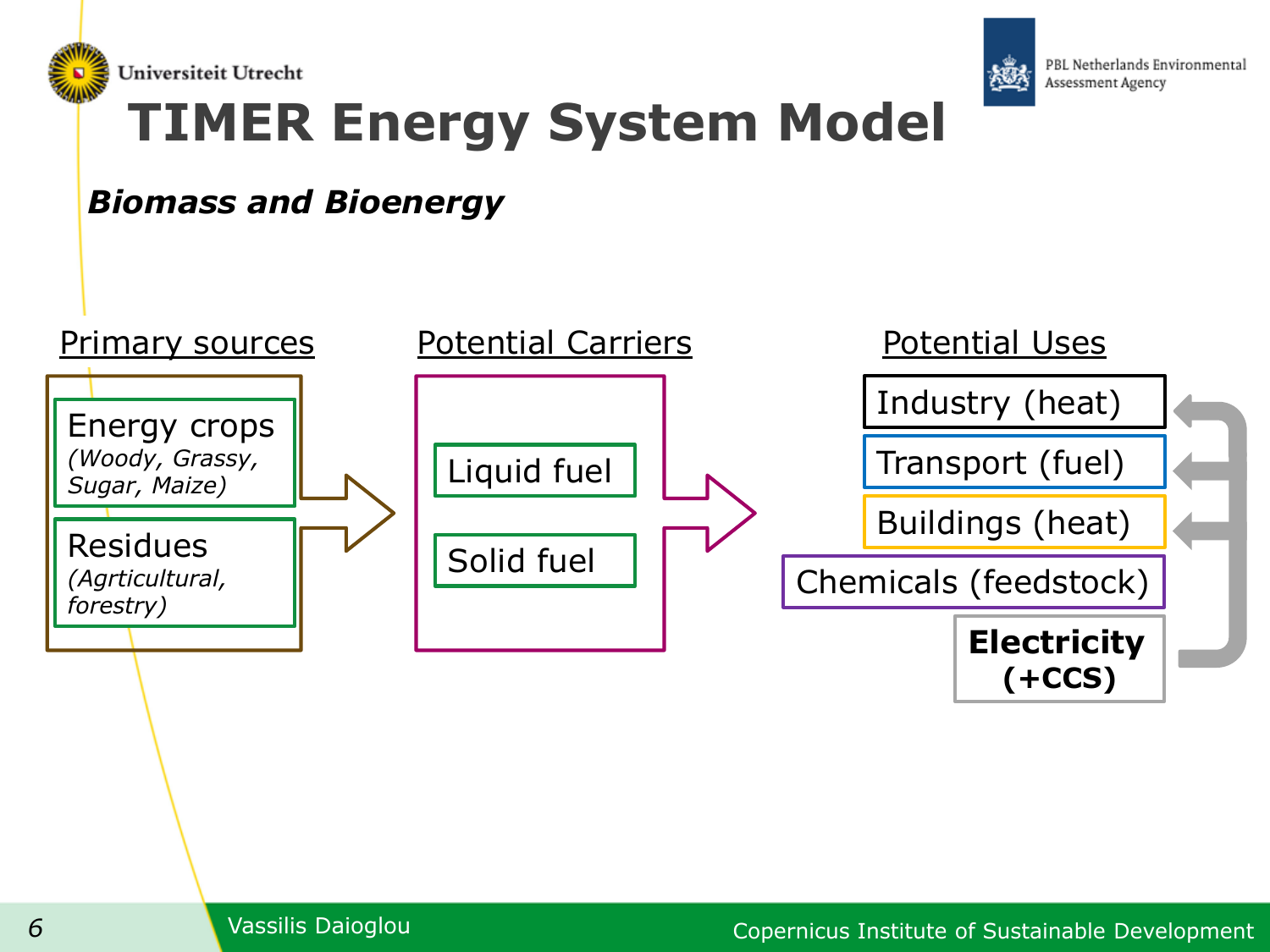

Universiteit Utrecht

## **Projection: Default**

### *In 2100:*

- Bioenergy = 18% *(170 EJ/yr)* of total final energy demand
- Used primarily in **transport** *(118 EJ/yr)* and **buildings** *(33 EJ/yr)*

→ *Substitutes liquid fuels*

• Increased electrification of energy services leads to indirect emissions

### *Final Energy Emissions*



*Note: In Default case no biomass is used to generate electricity.*

PBL Netherlands Environmental

Assessment Agency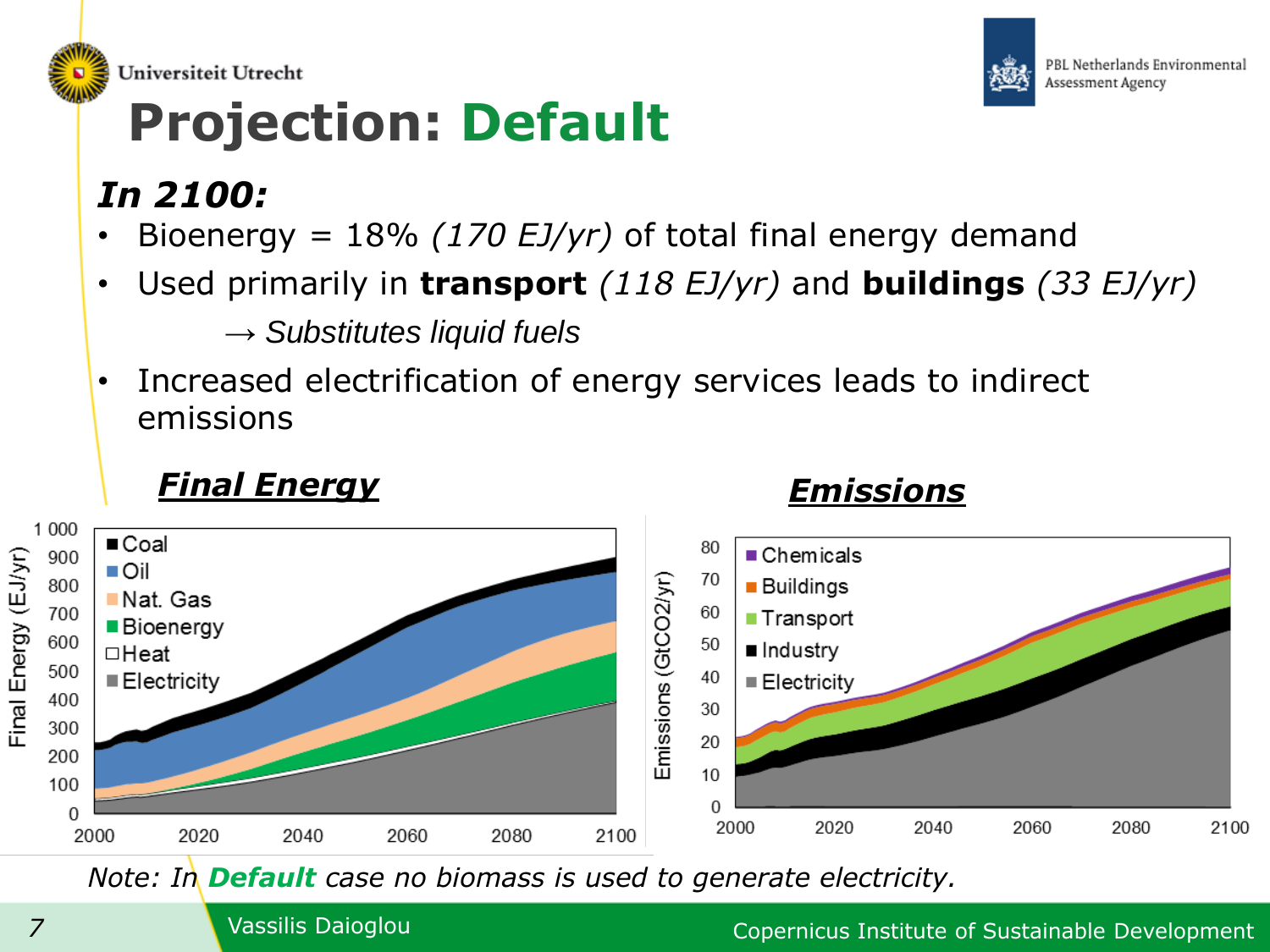



## **Results: Bio-Sector Scenarios**

### *Counterfactual* cumulative emissions in 2100: **5099 GtCO<sup>2</sup>**

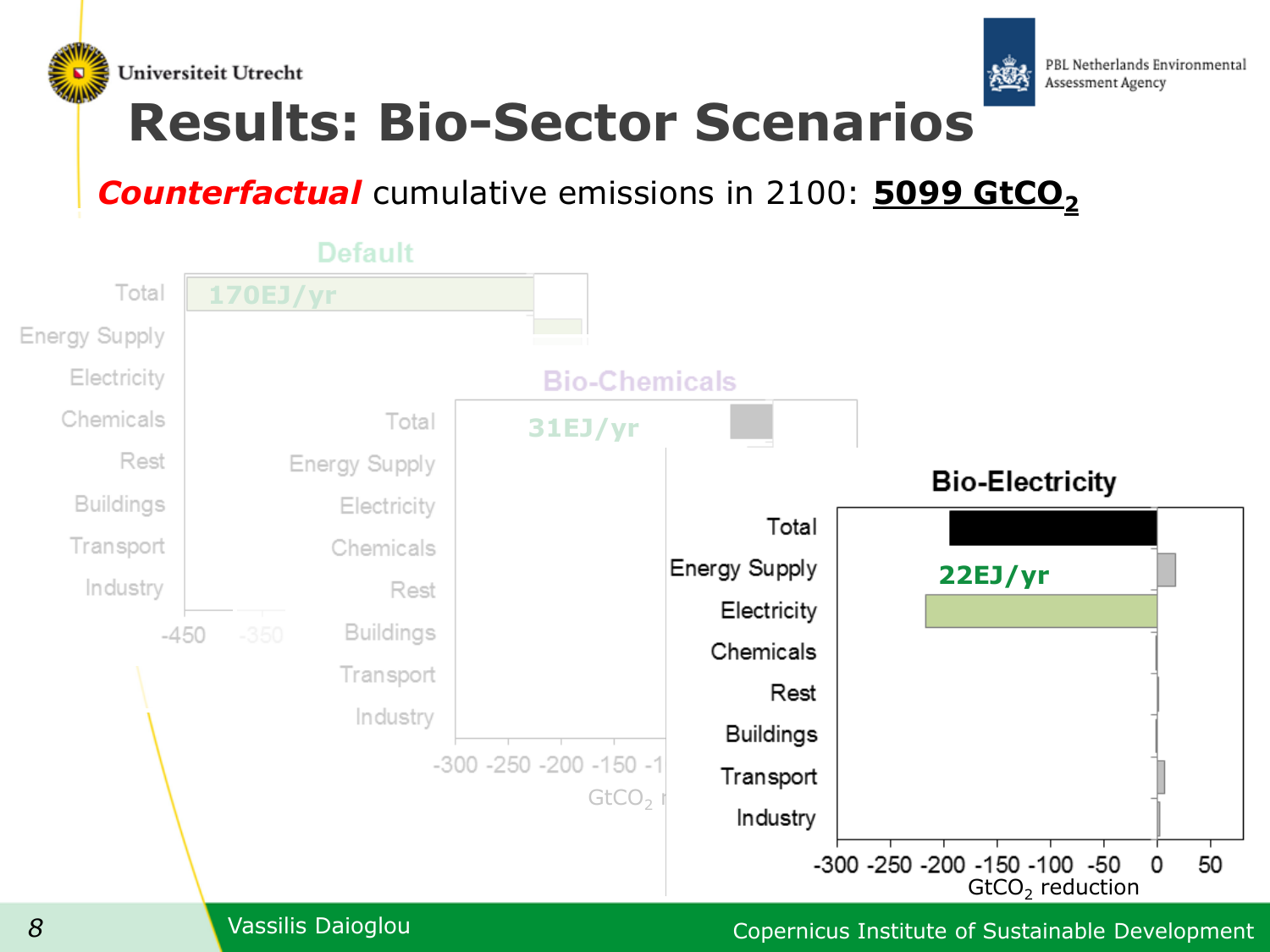



## **Results: Bio-Sector Scenarios**

### **Counterfactual** cumulative emissions in 2100: **5099 GtCO**<sub>2</sub>

#### 2100 Change in Cumulative Emissions (GtCO2)

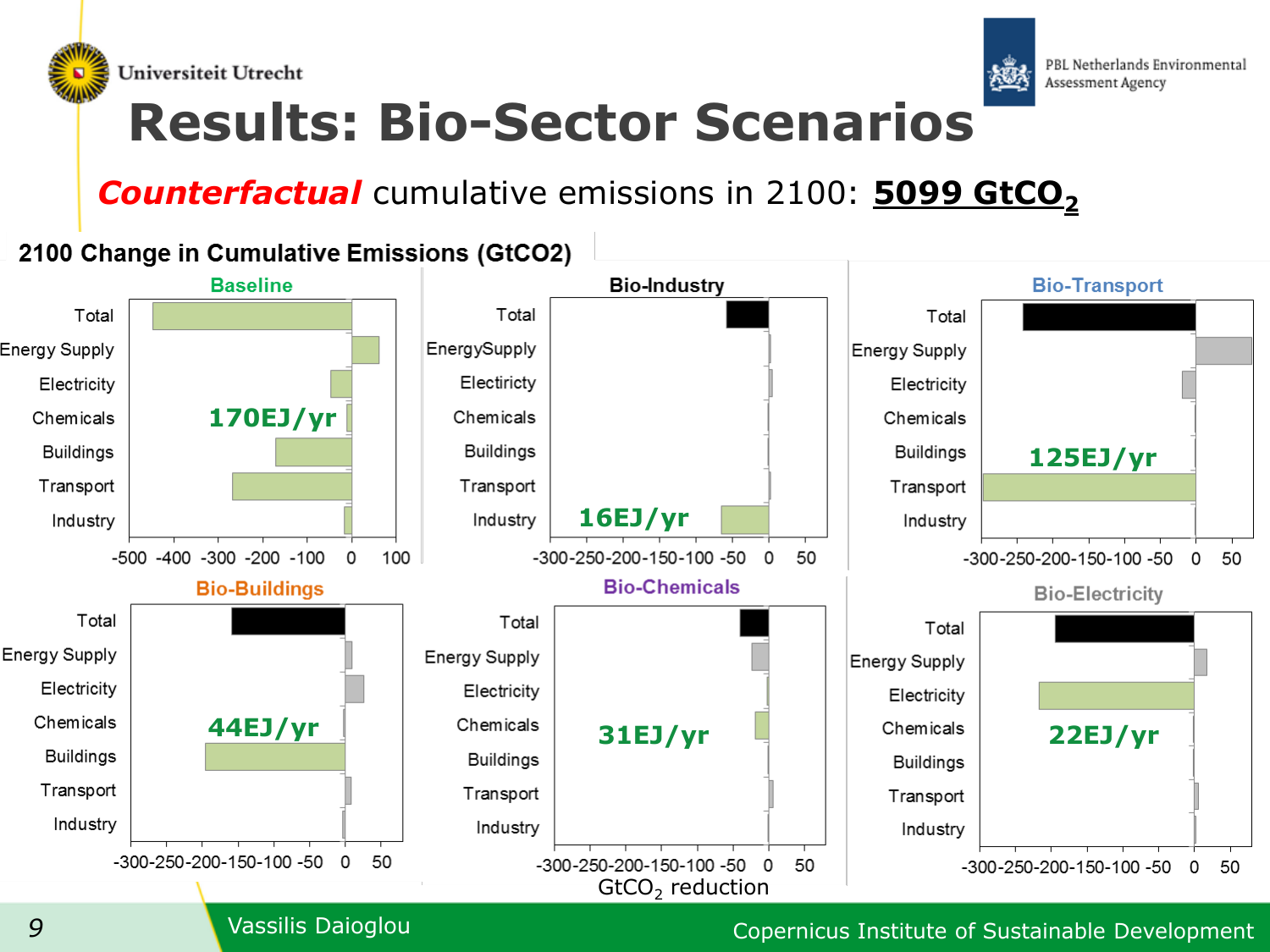



## **Results: Increasing C-taxes**

### *Total emission reduction for each scenarios:*

• At taxes > 200\$/tC, limiting bioenergy to power production is more effective than having it compete freely

> → *Recall: In baseline electricity demand grows significantly and is increasingly produced from fossil fuels*

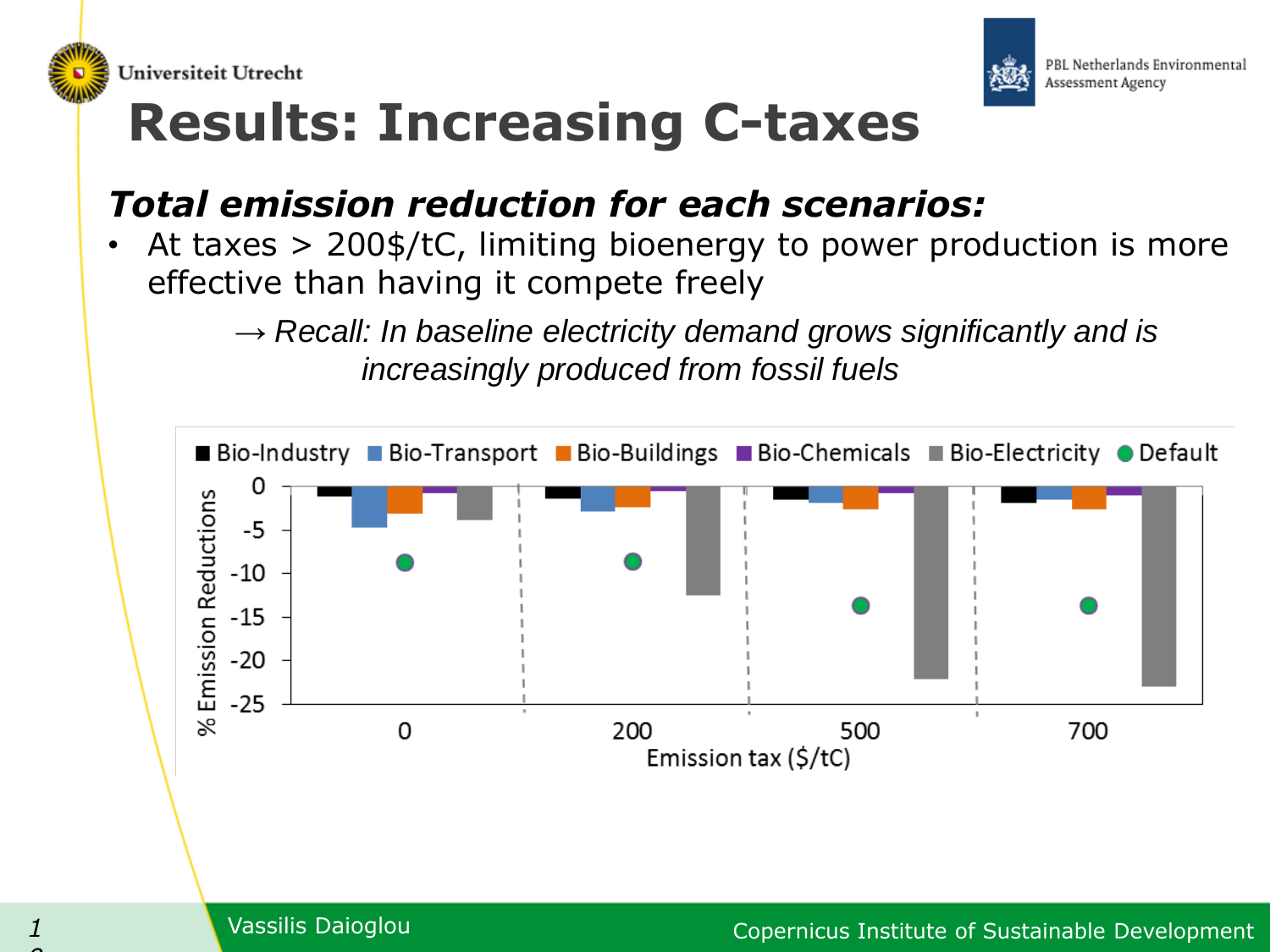



## **Results: Effectiveness**

## *Emission reduction per unit bioenergy*

- Top-left corner indicates most "effective" use
- Taxes usually increase effectiveness

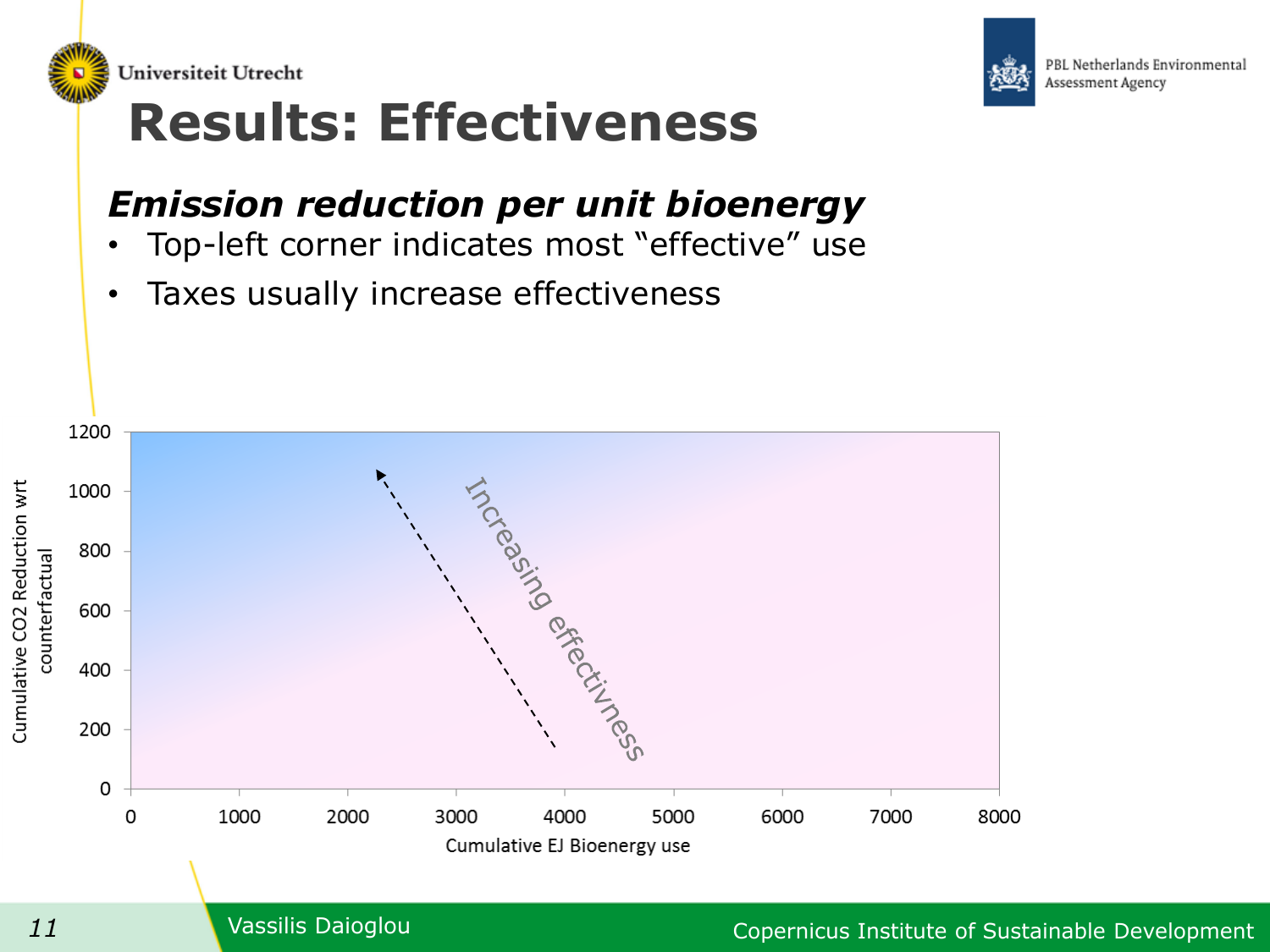



## *Emission reduction per unit bioenergy*

- Top-left corner indicates most "effective" use
- Taxes usually increase effectiveness





PBL Netherlands Environmental Assessment Agency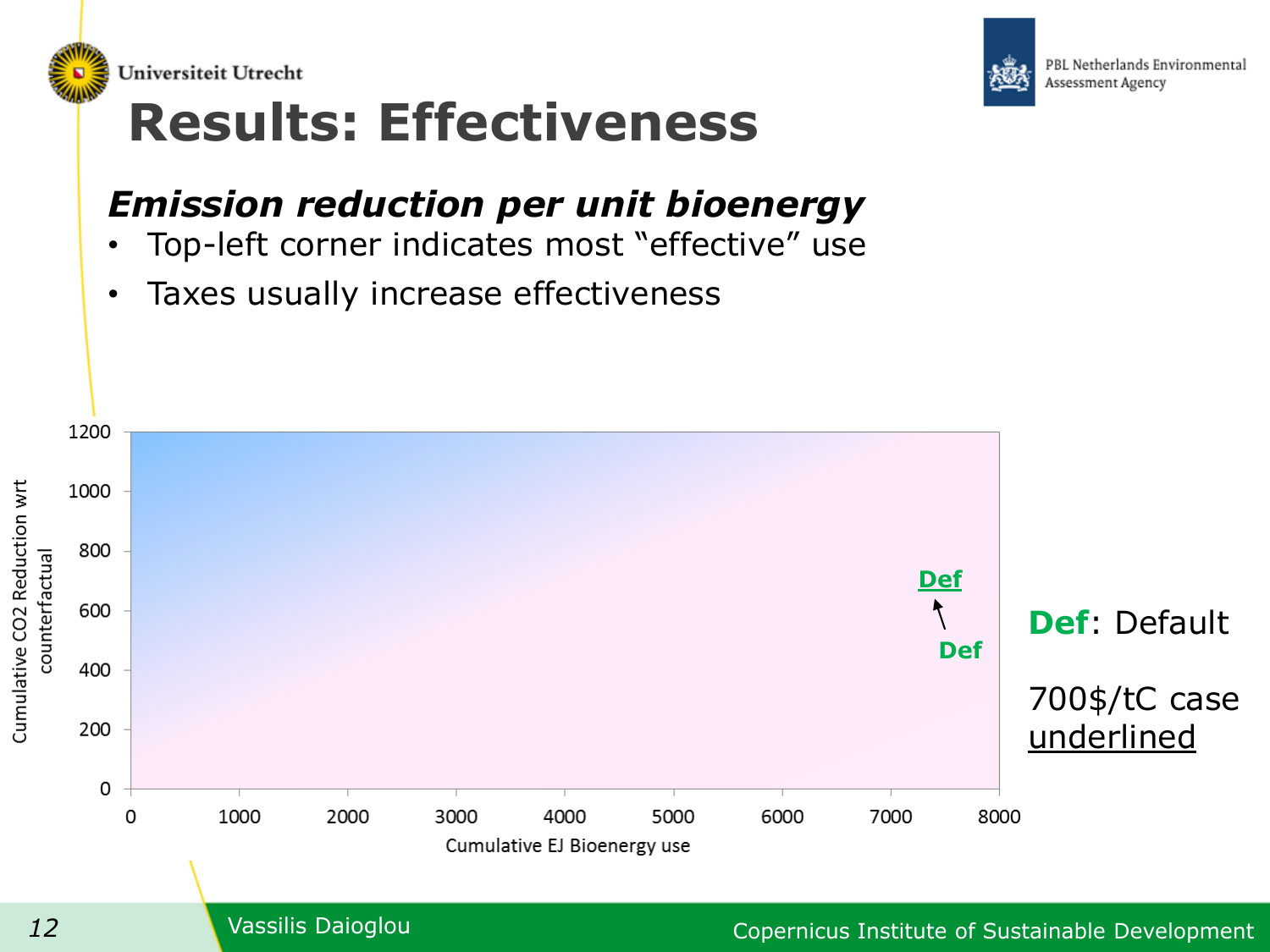



## **Results: Effectiveness**

## *Emission reduction per unit bioenergy*

- Top-left corner indicates most "effective" use
- Taxes usually increase effectiveness
- Transport and Chemicals get less effective due to biomass displacing increasingly cleaner (fossil) options.

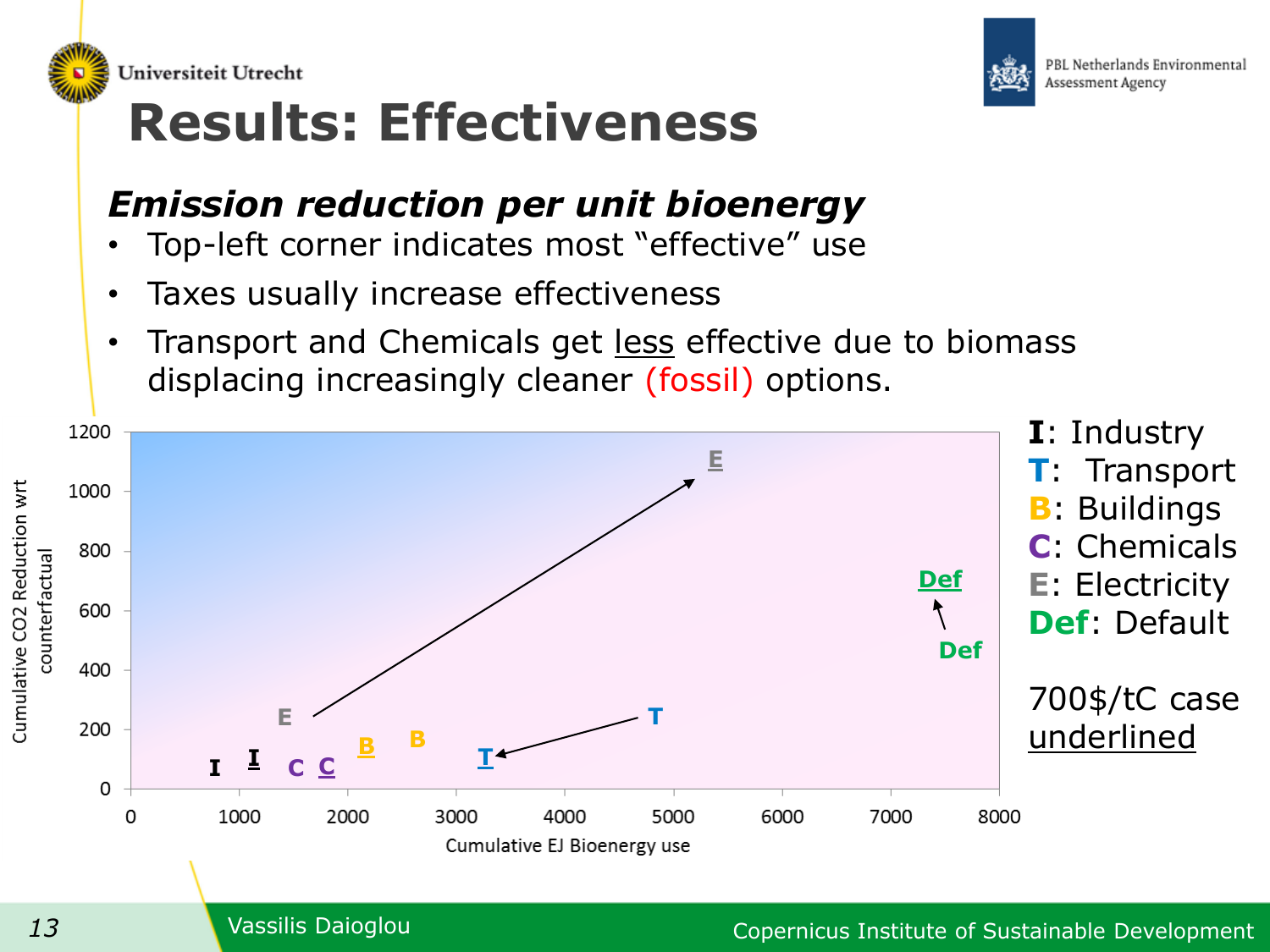



## **Conclusions**

### *Bioenergy contribution to emission reductions*

- *Transport and Electricity generation*
	- *→ Large sectors*
	- *→ CCS a critical technology for deep emission reductions*

### *Competing uses of biomass limit its emission reduction potential*

 *Electricity generation offers deeper and more effective emission reductions*

*→ Displacement of coal*

- *Especially at high taxes and with CCS*
- *Competitive use in transport limits this*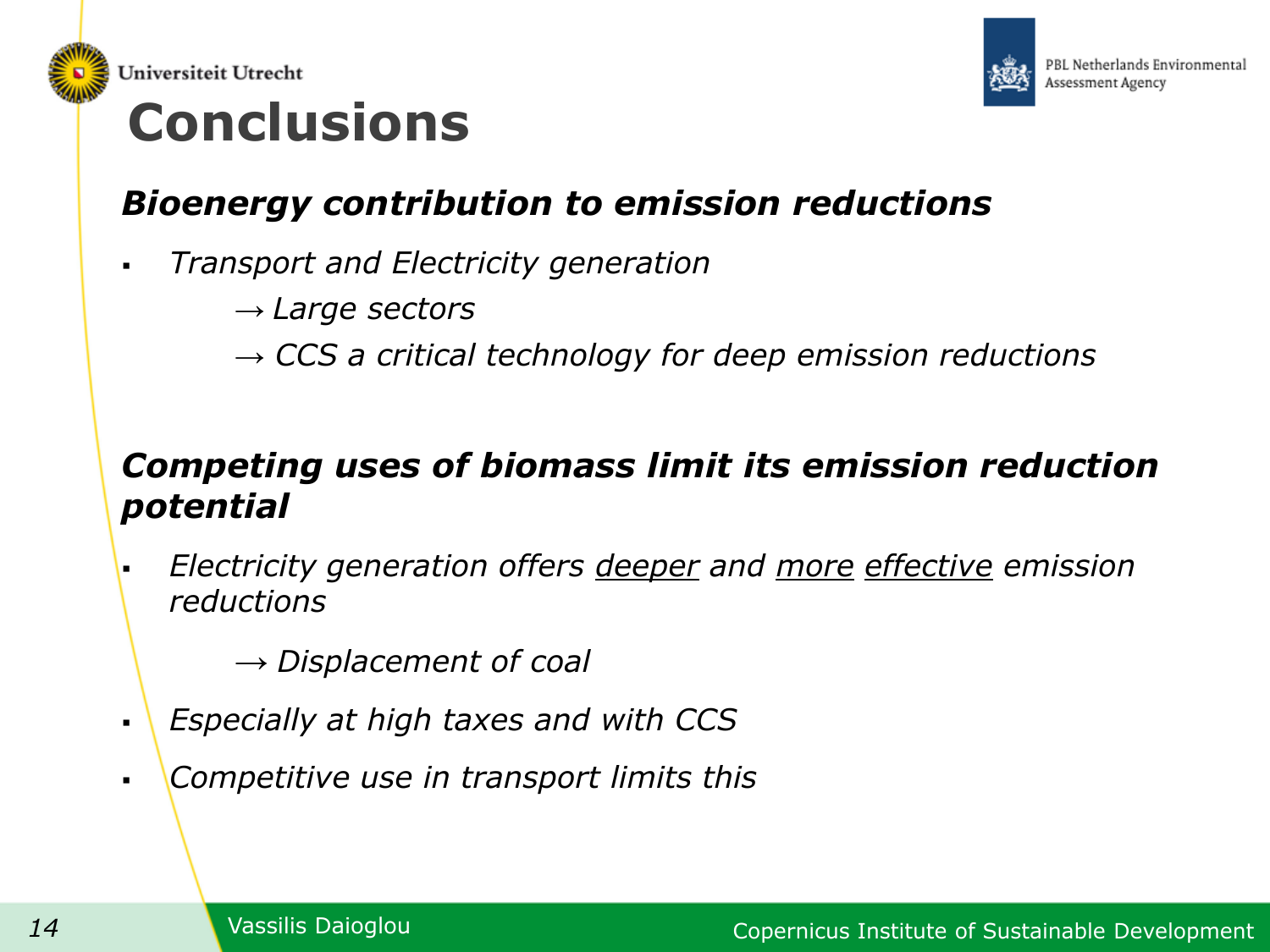



## **Conclusions**

### *Biomass: Chemicals vs. Energy uses*

- *Biomass very competitive for chemical uses*
	- *→ Projections show its adoption in Default scenario*
- *From a mitigation perspective, chemicals do not contribute much*
	- *→ Sector has low overall energy use and emissions*
	- *→ Biomass demand does not surpass ≈50 EJ/yr (globally, 2100)*
	- *→ Inefficiencies in recycling and cascading limit emission mitigation of these operations*

### *Importance of different contexts*

 *Global long term studies (such as this one) cannot capture particularities of specific regions, technologies, complexities, etc. → Also need detailed mid-term regional assessments*